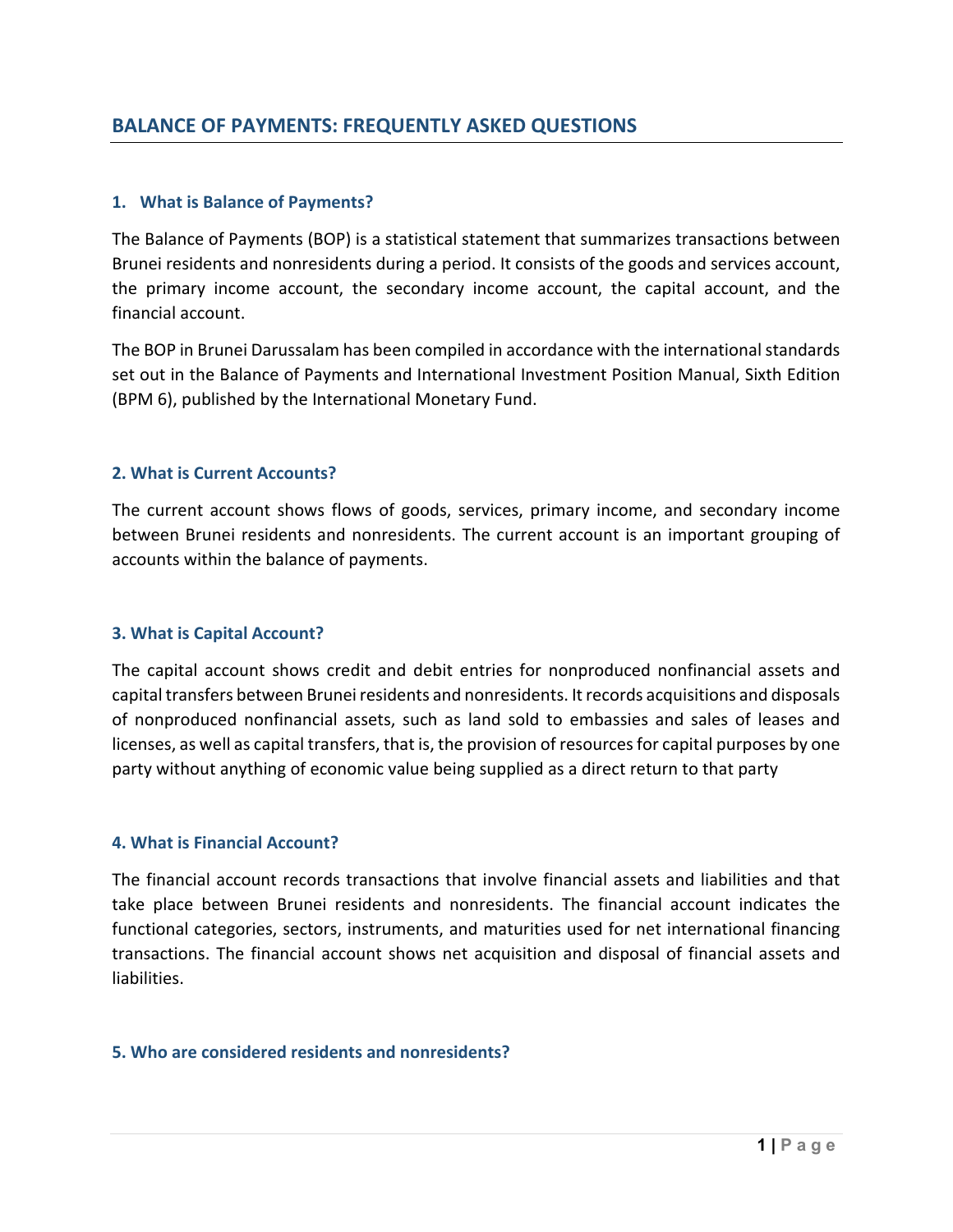A resident is any individual, enterprise or other organization ordinarily domiciled in Brunei Darussalam. On the other hand, a nonresident is any individual, enterprise or other organization ordinarily domiciled in a country other than Brunei Darussalam. Brunei Darussalam branches and subsidiaries of nonresident companies are residents of Brunei Darussalam. Similarly, foreign branches and subsidiaries of Brunei Darussalam companies who are residing temporarily in Brunei Darussalam are considered as nonresidents. Exception is that of individuals and members of their immediate families who reside outside the Brunei Darussalam who works with the Brunei Government such as diplomats, consular officials and members of the armed forces are considered as Brunei residents. Brunei students who are studying at foreign educational institutions are also considered as Brunei residents, regardless of how long they study abroad.

Similarly, individuals and members of their immediate families who work in Brunei Darussalam for foreign embassies, consulates or other missions and foreign students enrolled at Brunei Darussalam's educational institutions are not considered as Brunei Darussalam residents regardless of how long they stay.

# **6. How do you collect the BOP data?**

The BOP transactions are obtained from variety of sources including the government agencies, private agencies and surveys. All government agencies engaged in international are required to report transactions on international services to JPKE.

Meanwhile private agencies engaged in international transactions are required to report international foreign investment and international services transactions quarterly and annually through surveys. These surveys are conducted under the authority of the Statistics Act, Chapter 81 from the Laws of Brunei Darussalam. All information provided will be treated as confidential and used for statistical purposes only. Partner country data are also used to estimate services transactions and also for comparison purposes.

# **7. Does the Balance of Payments have to balance?**

The BOP compilation follows the standard double entry accounting treatment. Each transaction in the balance of payments is recorded as consisting of two equal and opposite entries, reflecting the inflow and outflow element to each exchange. For each transaction, each party records a matching credit and debit entry.

Credit entries are used to record exports of goods and services, income receivable, reduction in assets, or increase in liabilities. Conversely, debit entries are used to record imports of goods and services, income payable, increase in assets, or reduction in liabilities.